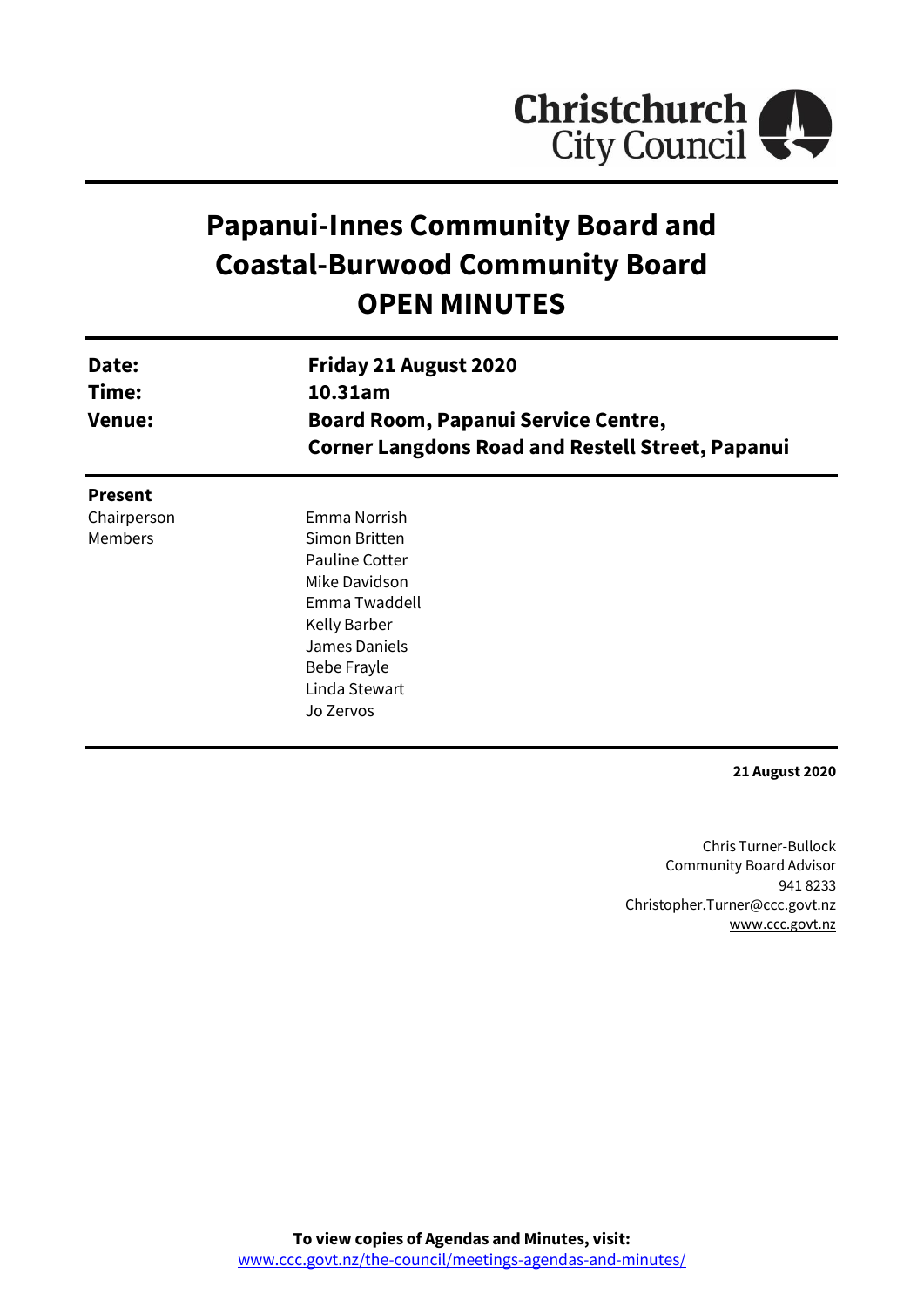

## **Part A Matters Requiring a Council Decision**

- **Part B Reports for Information**
- **Part C Decisions Under Delegation**

The agenda was dealt with in the following order.

# **4. Election of a Chair for the Joint Meeting**

#### **Officer Recommendations / Ngā Tūtohu**

That the Waipapa/Papanui-Innes Community Board and Waitai/Coastal-Burwood Community Board:

- 1. Adopt by resolution, which system of voting it will use to elect a Chairperson, that is System A or System B.
- 2. Elect a Chairperson for this Joint Extraordinary Meeting.

#### **Joint Community Board Resolved JCPB/2020/00012**

#### **Part C**

The Waipapa/Papanui-Innes Community Board and Waitai/Coastal-Burwood Community Board resolved to:

- 1. Adopt System A as the method of electing a Chairperson for this meeting.
- 2. That Emma Norrish be elected as the Chair of this meeting.

Pauline Cotter/Mike Davidson **Carried**

Linda Stewart requested that her vote against the resolution be recorded.

# **1. Apologies / Ngā Whakapāha**

#### **Part C**

## **Joint Community Board Resolved JCPB/2020/00013**

That the apologies received from Ali Jones and Phil Mauger for absence be accepted.

Kelly Barber/Simon Britten **Carried**

# **2. Declarations of Interest / Ngā Whakapuaki Aronga**

#### **Part B**

There were no declarations of interest recorded.

# **3. Deputations by Appointment / Ngā Huinga Whakaritenga**

**Part B**